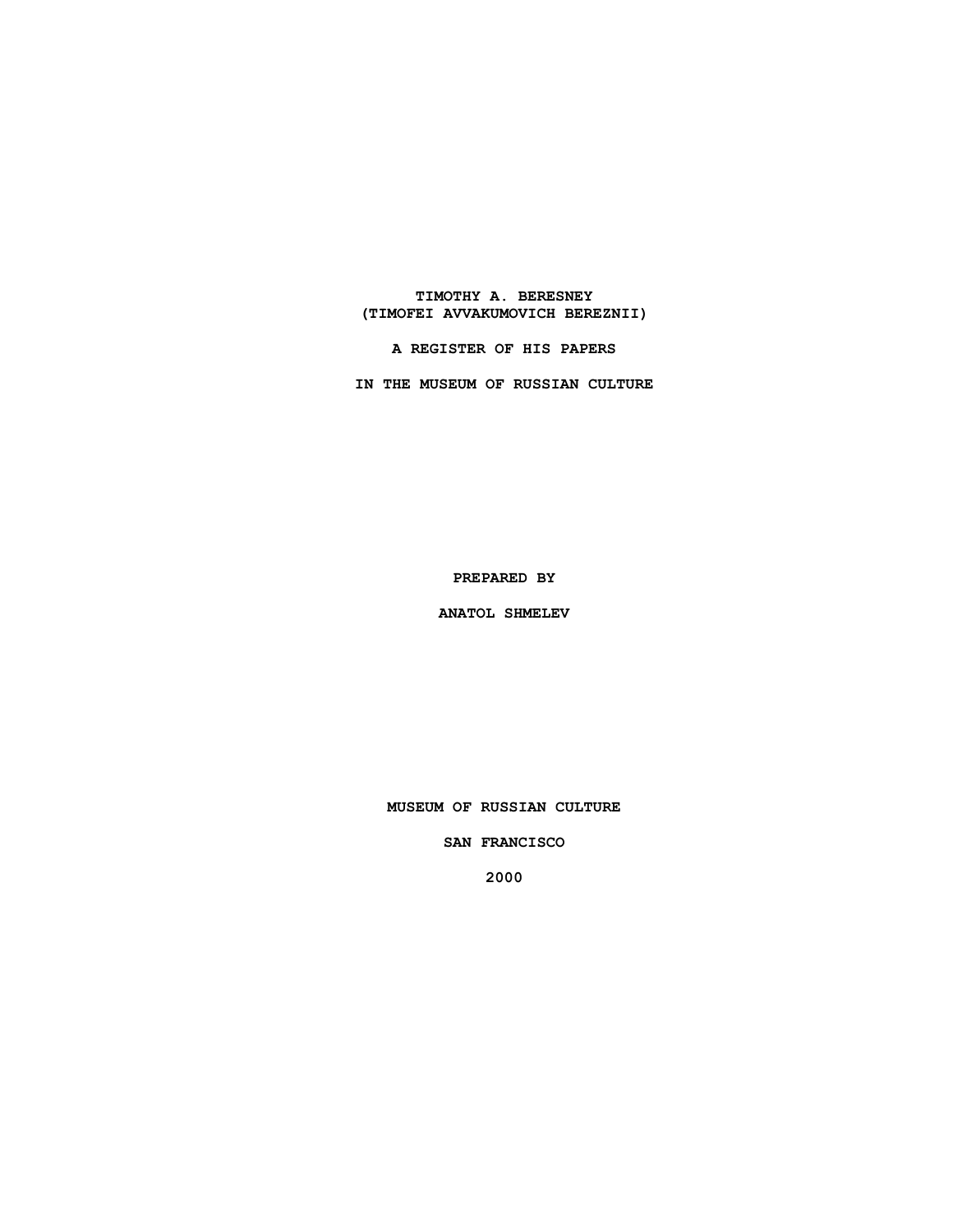#### **SCOPE AND CONTENT NOTE**

#### **TIMOTHY A. BERESNEY PAPERS**

**Beresney was a journalist and editor of several émigré periodicals, among them Nash put', Russkii vestnik, and Russkoe obozrenie. The collection contains correspondence relating to his editorial duties at two of these periodicals, as well as his writings on Soviet education and English and Russian-language study guides. There is also a work by his wife, Polina V. Swatikoff, on Joseph de Maistre in Russia (SUBJECT FILE).**

**Detailed processing and preservation microfilming for these materials were made possible by a generous grant from the National Endowment for the Humanities and by matching funds from the Hoover Institution and Museum of Russian Culture. The grant also provides depositing a microfilm copy in the Hoover Institution Archives. The original materials and copyright to them (with some exceptions) are the property of the Museum of Russian Culture, San Francisco. A transfer table indicating corresponding box and reel numbers is appended to this register.**

**The Hoover Institution assumes all responsibility for notifying users that they must comply with the copyright law of the United States (Title 17 United States Code) and Hoover Rules for the Use and Reproduction of Archival Materials.**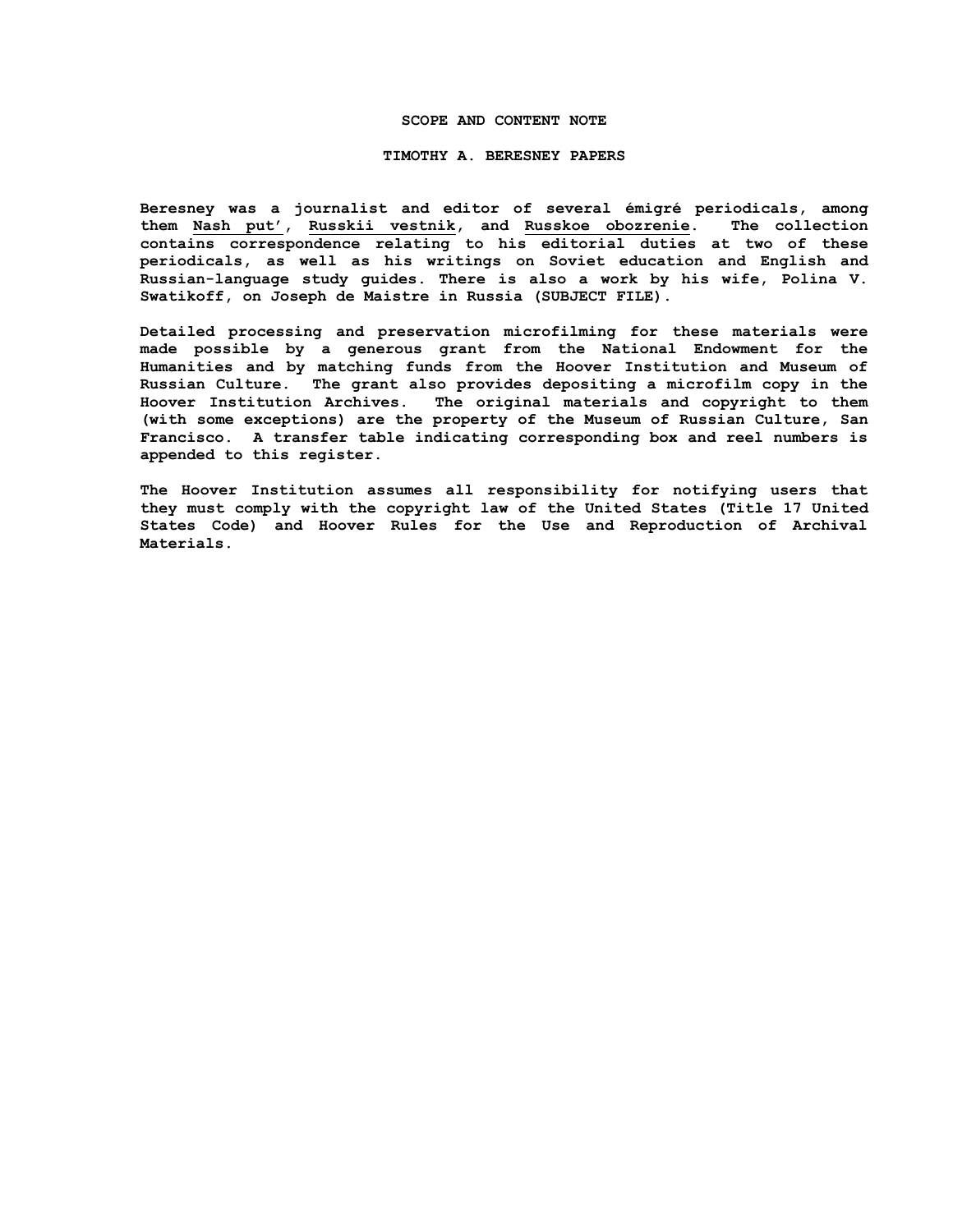### **REGISTER**

# **TIMOTHY A. BERESNEY PAPERS**

# **SERIES DESCRIPTION:**

| Box Nos | Series                                                                                                                                    |
|---------|-------------------------------------------------------------------------------------------------------------------------------------------|
| 1       | CORRESPONDENCE, 1952-1954. One file of letters and cards<br>relating to Beresney's tenure as editor of Nash put' and<br>Russkoe obozrenie |
| $1 - 3$ | WRITINGS, [1929]-1958 and undated. Books and articles,<br>arranged chronologically by title                                               |
| 3       | SUBJECT FILE, 1950-1955 and undated. Bulletins, leaflets,<br>and writings, arranged alphabetically by heading                             |
| 3       | PHOTOGRAPH, n.d. One print depicting a monument to<br>Russian-Americans killed during the Second World War                                |